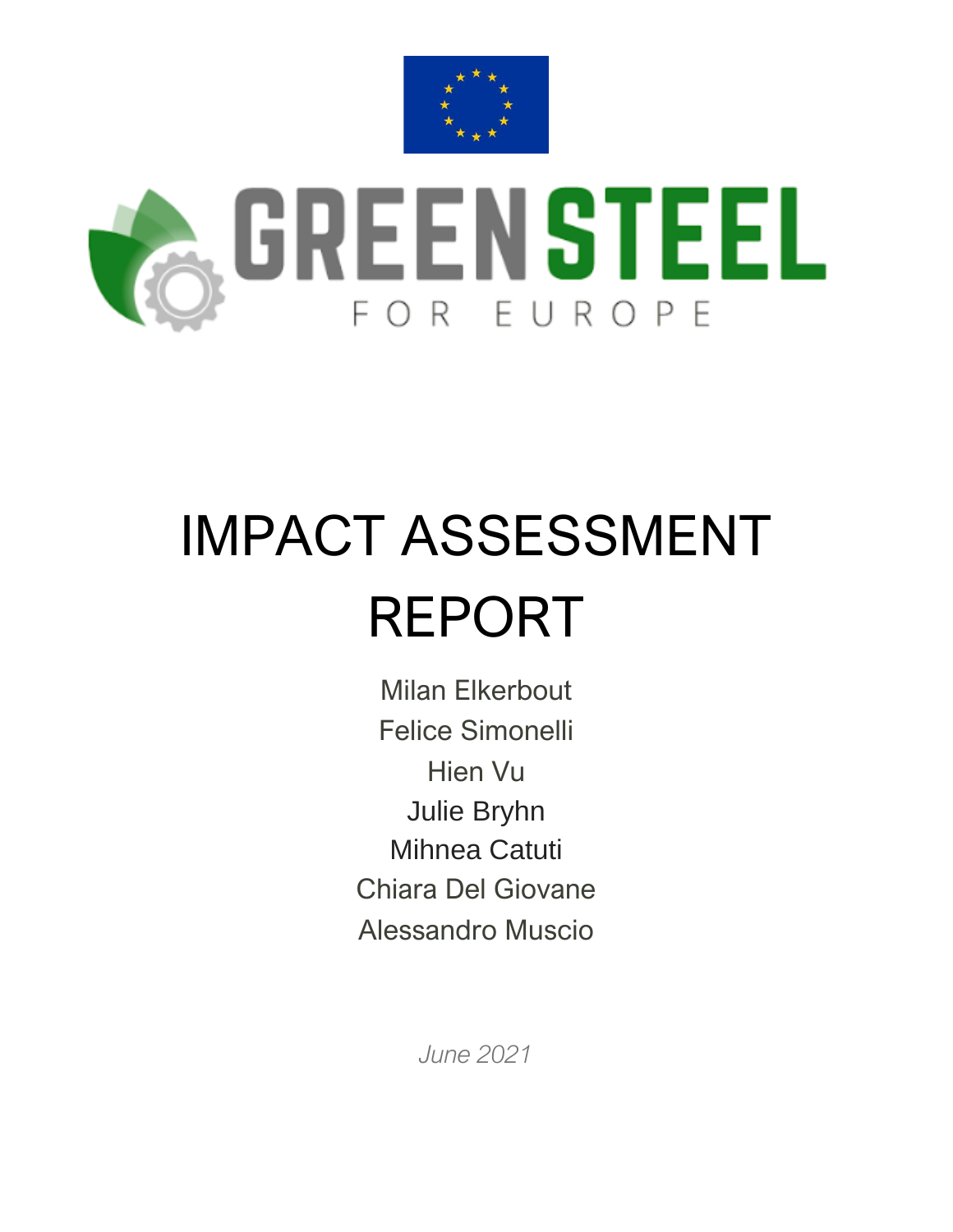# **Executive summary**

Green steel can be achieved through various technological pathways, some of which may be more suitable for specific producers and regions, depending on local factors related to energy infrastructure and demand. EU policy has an important role to play in the decarbonisation of the steel industry. Nevertheless, member state environmental, energy and industrial policies can also affect the prospects for certain industrial decarbonisation pathways. In the long term, some decarbonisation technologies may end up being more successful and competitive than others. This summary examines some of the most promising policy options that can support the technological pathways<sup>1</sup> and leverage the funding opportunities<sup>2</sup> identified in the project.

It includes policy options directly linked to specific technologies, such as green hydrogen, CCUS, renewables and scraps, but also options related to specific policy strategies such as carbon pricing – which is strengthened by the EU's Fit-for-55 package – and funding, which applies horizontally across the policy areas. Some options aim to address specific problems related to the individual technologies, while others could support industrial decarbonisation or emission reductions more generally. A number of cross-cutting policy options that can contribute to all policy areas have also been identified.

Below, the **six policy areas (funding, carbon pricing, renewable electricity, green hydrogen, CCUS, scraps)** are discussed separately, covering the specific policy problems, policy objectives, and policy options as well as the expected results from the most promising options.

# **1. Funding**

The general problem for funding is the limited amount of funding flowing towards decarbonisation technologies in the steel industry. This does not necessarily mean there is an insufficient amount of potential funding, but rather that the business case for individual transformational investments in (costlier) green steelmaking production capacity is still missing.

Specifically, the funding challenges of green steel are also rooted in the – as of yet – higher costs of green steelmaking, both with regard to CAPEX and OPEX. In addition, green steelmaking technologies are unproven at scale (although there is rapid progress in some technologies, such as hydrogen-based steelmaking) and therefore carry greater risk. While some public funding is available to be invested in emission reduction technologies for the industrial sectors, they are not sufficient considering the transformational investment needs. Moreover, funding is especially required to fill the gap between R&D and commercial deployment at scale. Investments will also depend on there being a market for green steel specifically.

Green steel funding should, therefore, cover a wide range of drivers that lead to an increase in costs and investment needs. This includes new low-carbon production plants that replace existing blast

<sup>1</sup> See Work Package 1 of GreenSteel

<sup>2</sup> See Work Package 2 of GreenSteel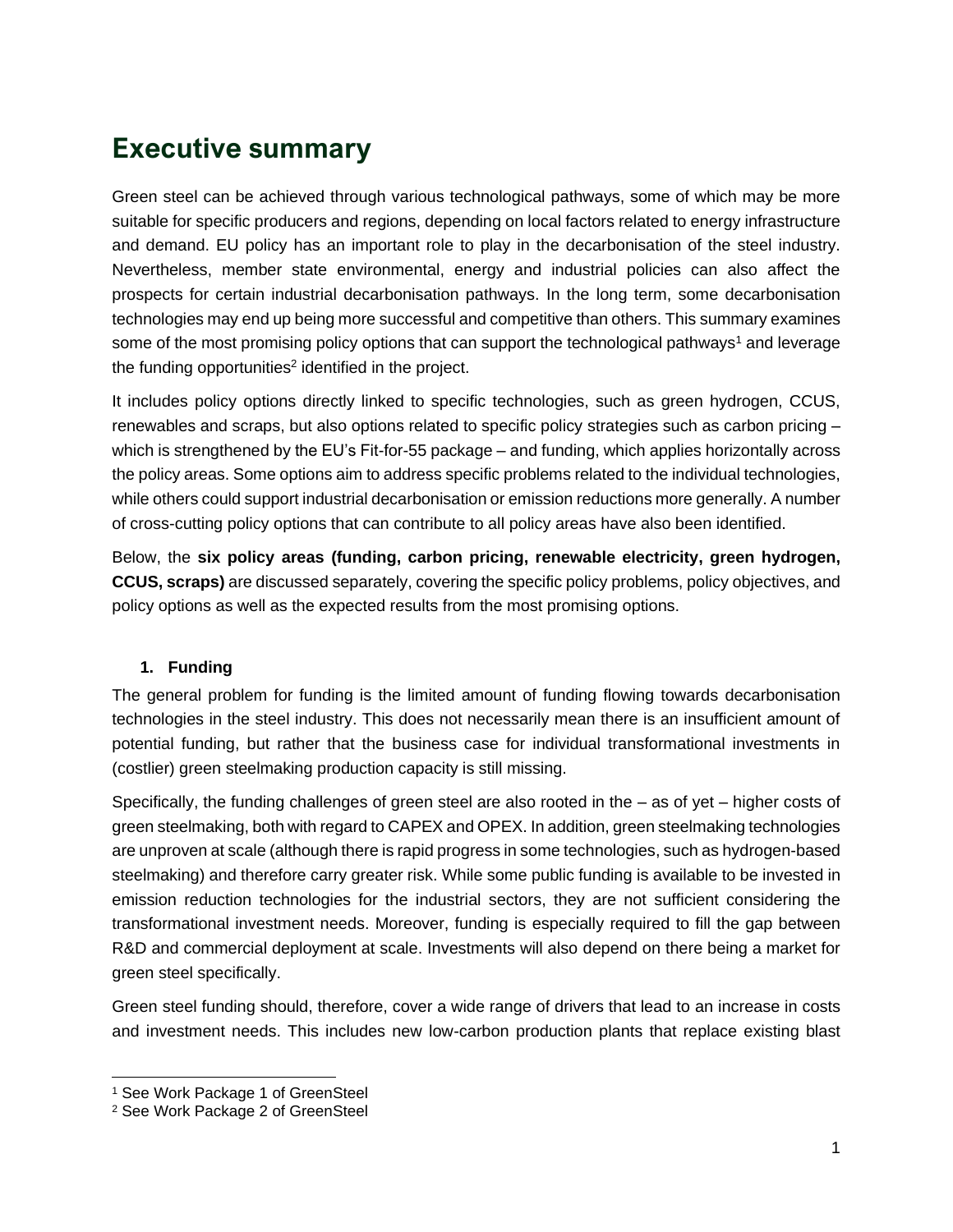furnaces, as well as low-carbon energy sources and infrastructure (e.g. hydrogen and CCUS). While public funding is inevitable to a degree, private funding would ideally constitute the biggest share of green steel investments. However, the market conditions for green steel will be a key driver for such private investment. The risk of carbon leakage can negatively impact it all. Competition from non-EU producers that face lower carbon costs can deter investments in green steel. Policy interventions aimed at creating a market – for example through green public procurement  $(GPP)$  – can, nevertheless, improve the business case for such green steel investments. However, knowledge about green steel, and demand for it, should be present throughout the whole steel value chain.

There are also several challenges related to combining various public and private funding mechanisms to ensure that their impact is maximalised. It is not always possible to blend different sources of funding, even if that would increase the impact. Furthermore, steel investments have long lead times and require lengthy financial commitments, even if some funding instruments operate on shorter-term project bases. Furthermore, in the wake of the Covid-19 pandemic, the capacity of member states to provide funding (i.e. State aid) may be constrained due to budgetary pressure.





## *Source: Authors' own composition.*

The objectives of funding policies are threefold in light of the above problems: the production costs of green steel need to decrease (specific objective FD1), investment risks should be mitigated (specific objective FD2), and funding should be aligned with the needs of the steel industry in terms of timing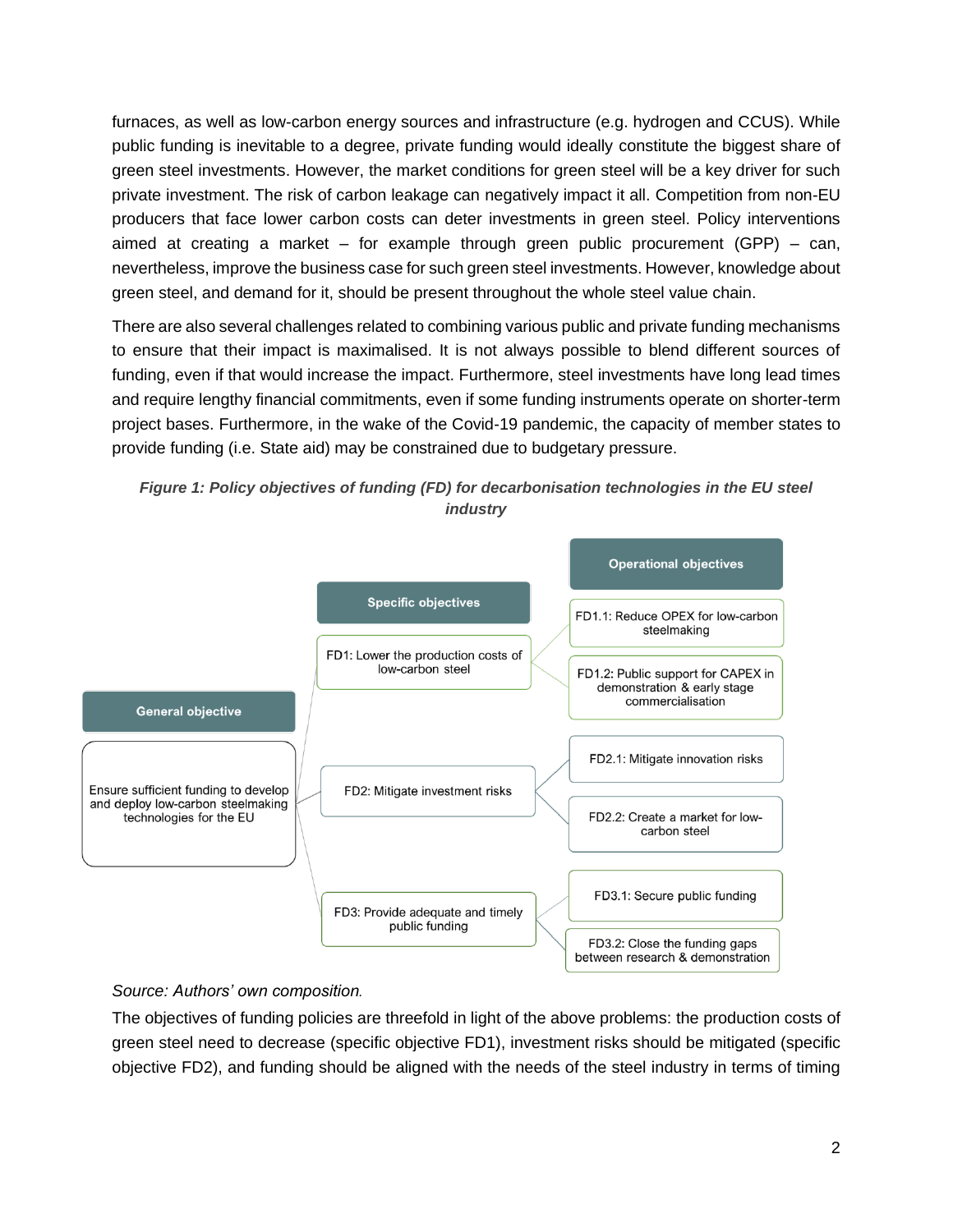and scale (specific objective FD3) (see Figure 1). Some problems require specific and dedicated solutions.

- To address the greater OPEX costs of green steel, the use of EU funding programmes such as the ETS innovation fund is recommended. The large CAPEX requirement cannot be fully covered with public funds, it therefore requires the mobilisation of private funds (see specific objective FD1).
- Public support could also go beyond direct funding, using tools such as risk mitigation instruments and loan guarantees to lower capital costs. Besides 'technology-push' measures, policies that result in 'demand-pull' for green steel are also important. These measures, such as GPP, green labels and standards, are not classic funding instruments but can nevertheless address some of the gaps in the current steel investment landscape. In fact, these three policy tools can often address multiple policy objectives at once, going beyond funding goals. They are therefore also reviewed separately as cross-cutting policy options, together with the impact of higher carbon prices and carbon contracts for differences (CCfDs) (see specific objective FD2).
- Finally, synergies between funding instruments are important. Initiatives such as the Clean Steel Partnership (CSP) can play an important role here, as well as coordination instruments such as the Important Projects of Common European Interests (PCEIs), as they could target technologies that enable green steelmaking (as is already happening with hydrogen) or the steel value chain as a whole (see specific objective FD3).

|                                                     | Effectiveness   Efficiency | Feasibility | <b>Coherence</b> |
|-----------------------------------------------------|----------------------------|-------------|------------------|
| Option FD1: promoting the use EU funding            |                            |             |                  |
| programmes to finance OPEX of low-carbon steel      |                            |             |                  |
| Option FD2: mobilising private funding to support   |                            |             |                  |
| CAPEX of decarbonisation technologies               |                            |             |                  |
| Option FD3: ensuring public support for CAPEX       |                            |             |                  |
| beyond direct public funding                        |                            |             |                  |
| Option FD4: introducing risk mitigation and loan    |                            |             |                  |
| instruments for<br>investments<br>guarantee<br>in.  |                            |             |                  |
| decarbonisation technologies                        |                            |             |                  |
| Option FD8: ensuring that EU resources will support |                            |             |                  |
| the green transition in the steel industry          |                            |             |                  |
| Option FD9: identifying pathways (2030 & 2050)      |                            |             |                  |
| for decarbonisation technology routes and ensuring  |                            |             |                  |
| that EU & national policy makers account for them   |                            |             |                  |
| Option FD10: creating synergies in EU level funding |                            |             |                  |
| via the Clean Steel Partnership                     |                            |             |                  |

*Table 1: Overview of policy solutions<sup>3</sup> – Funding*

<sup>3</sup> Policy options FD3-5 have not been included in this overview as these options are assessed in the crosscutting policy chapter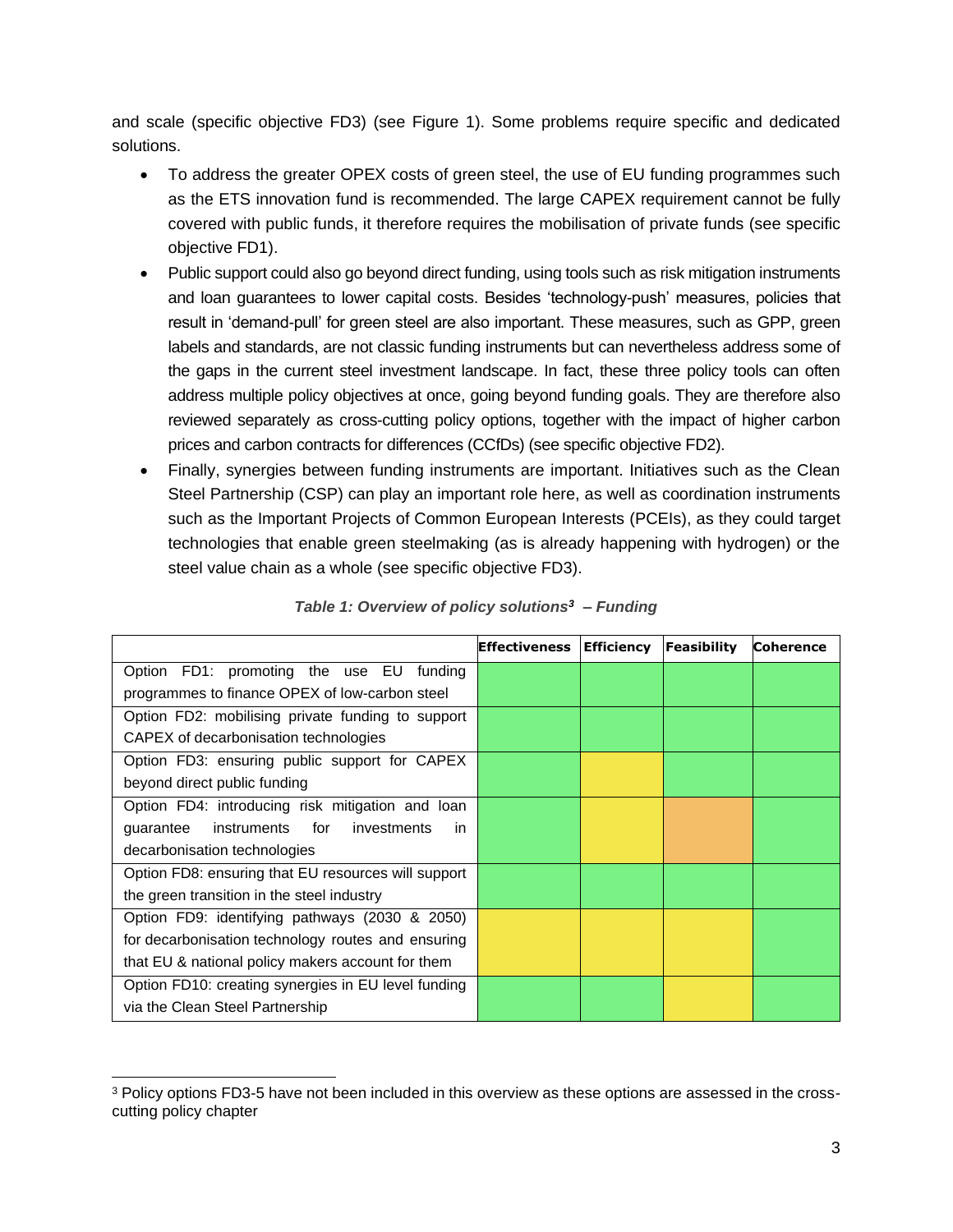| Option FD11: creating additional synergies in EU level       |  |  |
|--------------------------------------------------------------|--|--|
| funding via blending & sequencing of different opportunities |  |  |
| Option FD12: establishing an IPCEI for low-carbon steel      |  |  |

*Note: This table presents the policy options in the funding area that would support the decarbonisation of the EU steel industry. The options are assessed based on the four criteria under the Better Regulation guidelines: their effectiveness, efficiency, feasibility and coherence. Colour legend: orange - low, yellow – moderate, green – high. For instance, a policy option that has a green cell in the Effectiveness column is considered to be "highly" effective. Source: CEPS (2021)*

# **2. Carbon pricing**

The EU's main carbon pricing policy – the EU ETS – also applies to steel sector emissions. However, the EU ETS is insufficient, on its own, to fully decarbonise the sector. This is partly because carbon prices are too low compared to the abatement costs in the steel sector, but also because there are other economic and non-economic barriers to the deep decarbonisation of energy-intensive industries that make carbon pricing on its own insufficient. In addition, the steel sector is considered at risk of carbon leakage, which may deter private investment in climate-neutral technology.

Several specific issues hinder the ability of the EU ETS to contribute to the decarbonisation of the steel sector. The supply of allowances in the ETS is relatively rigid, even if it has become more responsive to fluctuations in demand after the introduction of the Market Stability Reserve. Demand is more volatile, however, which has led to supply-demand imbalances in the ETS, and with it, to carbon price volatility. This volatility undermines predictability and deters investment. While the ETS price increasingly reflects future scarcity, this is insufficient, in the short term, to drive the investments the steel sector requires. The long lead times of the steel sector's investments exacerbates this issue. Furthermore, so long as the market for green steel remains limited, private investments may likewise lag.

The risk of carbon leakage can hinder the effectiveness of carbon pricing not just because of the purported threat to competitiveness, but also because of the measures that are taken to mitigate said carbon leakage risk. Free allocation can support the bottom line of steel companies, but it also dampens the carbon price signal. The suggested alternative, i.e. the carbon border adjustment mechanism (CBAM), can have many different designs, each with significant impacts on investment signals and competitiveness. Beyond direct carbon costs, the carbon leakage risk may also arise through indirect costs, i.e. higher energy prices (mostly for electricity) due to the pass-through of the carbon price in energy prices. Finally, the competitiveness of the steel industry is affected by many more (global) factors beyond climate policy. This too, will affect the capacity and willingness to invest in green steelmaking.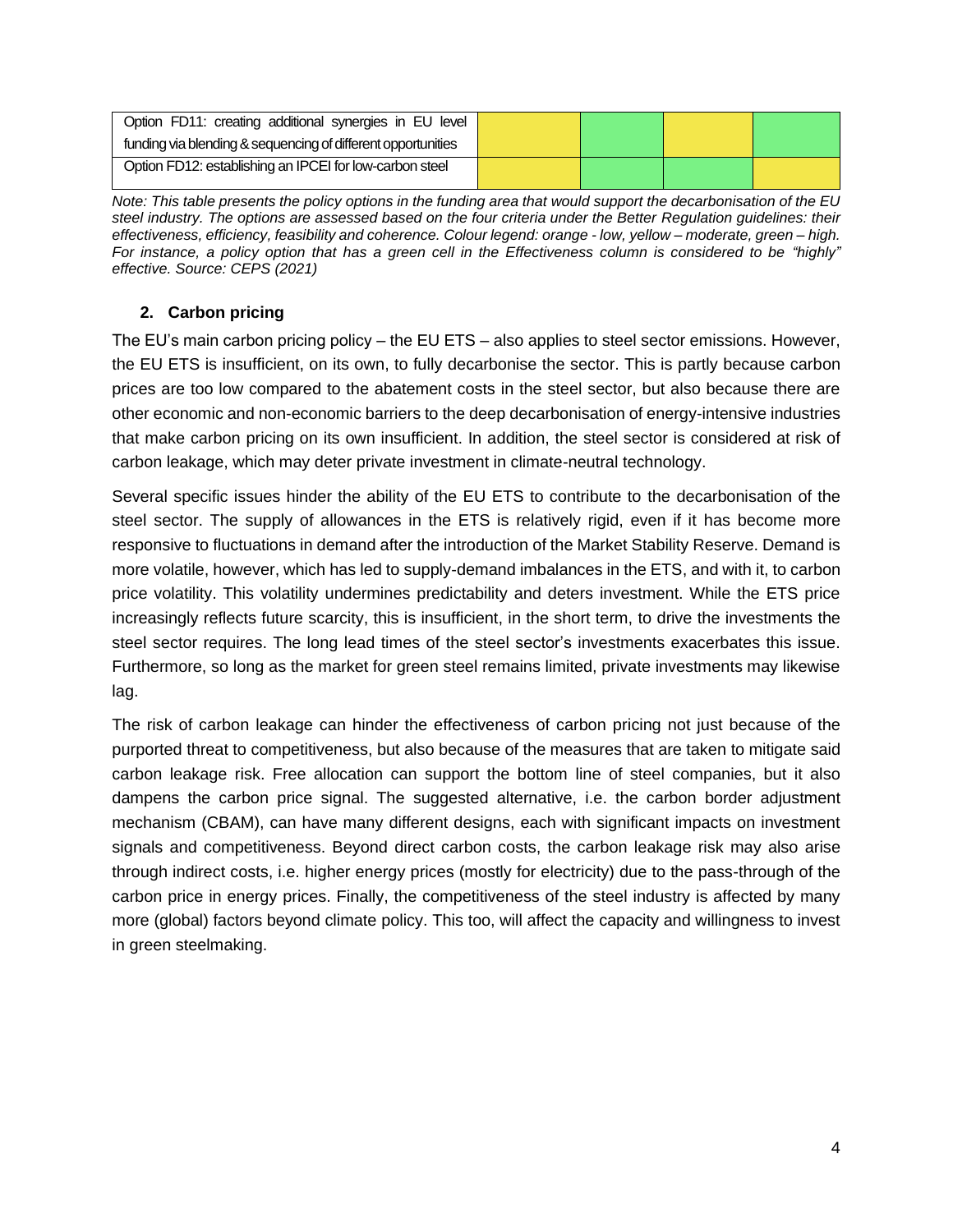



The general objective of policy interventions should be to make carbon pricing contribute effectively to the steel sector's decarbonisation. To achieve that, the carbon pricing instruments themselves could be strengthened, but, as an alternative, policies that reduce abatement costs in the steel sector could be implemented instead. Once abatement costs are lower and green steelmaking is more competitive, the impact of a carbon price signal increases. Some additional policies that address the inherent weaknesses of carbon pricing are nevertheless recommended. This includes, for example, demandside policies that can support an increased market for green steel. Finally, the carbon leakage risk should be mitigated for both direct and indirect carbon costs. However, mitigating carbon leakage risk is not always the same as supporting industrial competitiveness, and vice versa.

The most promising policy option is the introduction of CCfDs. CCfDs specifically address a key weakness of current carbon pricing policies in the EU: carbon prices are too volatile and too low to trigger investments in green steel. By agreeing on a 'strike price' that would enable a producer to invest in green steelmaking capacity, a variable subsidy could be agreed. CCfDs work in tandem with the EU ETS: if the carbon price gets closer to the agreed strike price, the subsidy payments can be lowered.

In general, policies (such as public investments) aimed to lower the steel sector's abatement costs would be effective, as the ETS price level at which carbon-intensive steelmaking would be discouraged and made less competitive will decrease as well. The CBAM can also make investments in green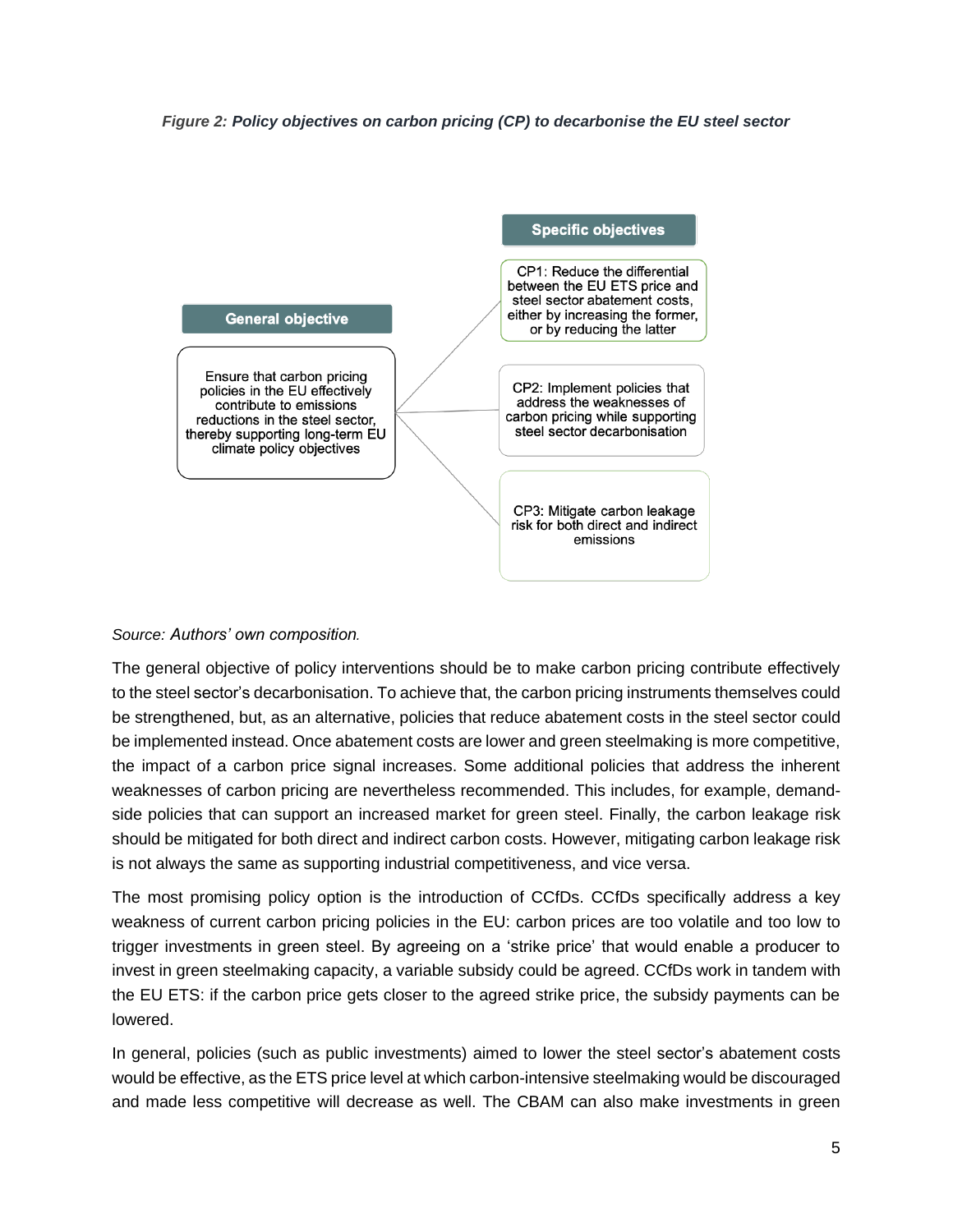steelmaking more attractive, although much depends on the design of the mechanism and what happens to existing free allocation.

|                                                                                                   | <b>Effectiveness</b> | <b>Efficiency</b> | Feasibility | <b>Coherence</b> |
|---------------------------------------------------------------------------------------------------|----------------------|-------------------|-------------|------------------|
| Option CP1: adopting a hybrid MSR design                                                          |                      |                   |             |                  |
| Option CP2: reducing steel sector<br>abatement costs                                              |                      |                   |             |                  |
| Option CP5: introducing CCfDs                                                                     |                      |                   |             |                  |
| Option CP6: implementing a CBAM                                                                   |                      |                   |             |                  |
| Option CP7: introducing a separate<br>industrial competitiveness policy for the<br>steel industry |                      |                   |             |                  |

*Table 2: Overview of policy solutions<sup>4</sup> – Carbon pricing*

*Note: This table presents the policy options in the carbon pricing area that would support the decarbonisation of the EU steel industry. The options are assessed based on the four criteria under the Better Regulation guidelines: their effectiveness, efficiency, feasibility and coherence. Colour legend: orange - low, yellow – moderate, green – high. For instance, a policy option that has a green cell in the Effectiveness column is considered to be "highly" effective. Source: CEPS (2021)*

# **3. Renewable electricity**

Renewables can contribute to the decarbonisation of the steel industry in two ways: directly, using electricity to power electric arc furnaces; or indirectly, due to electrification through hydrogen-based steelmaking. In both cases, vast additional volumes of renewables are needed, ranging up to 400TWh by 2050 (up from 55TWh today – which is a little more than Romania's total annual electricity demand). The general problem is therefore the gap between demand and supply of renewable electricity (RES-E) for the steel industry. There are three specific reasons for this gap:

- the first is the insufficient installed capacity of renewables a challenge for the whole economy, as electrification and renewables are the preferred decarbonisation option in many sectors. Volatile and occasionally low electricity prices can, nonetheless, deter further investment in renewables deployment. In addition, the deployment of some RES-E projects is sometimes hindered by administrative or local barriers;
- the second is increasing network costs and unharmonized rules on RES-levies for the industry, which affect industrial power prices and can also deter investment. Furthermore, indirect carbon costs are compensated unequally, while Power Purchase Agreements (PPA) may also have divergent rules across MS;
- the third is the inherent variability of renewable electricity, which is a challenge per se. To this end, increased investments in electricity storage and balancing, or in demand-side responses are needed.

<sup>4</sup> Policy options CP3 and CP4 have not been included in this overview as these options are assessed in the cross-cutting policy chapter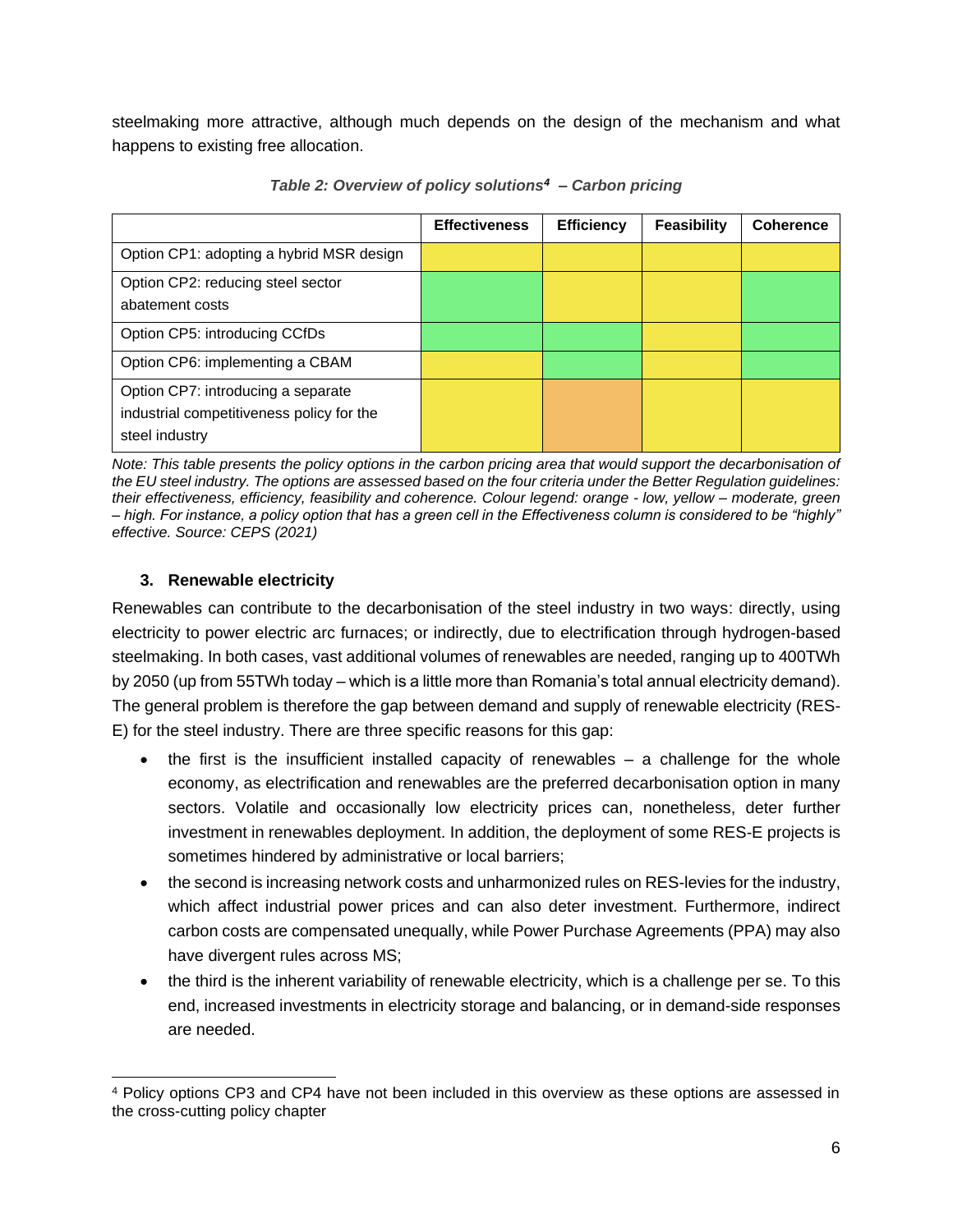*Figure 3: Policy objectives on the availability of RES-E (RE) to decarbonise the EU steel sector*



The EU's policy interventions to bridge the gap between RES-E supply and demand from the steel sector can be supported by: (i) accelerating the installation of new RES-E generation capacity; (ii) reducing costs to source electricity and ensuring affordable electricity for green steelmaking, and (iii) managing the variability of RES-E generation and matching power supply and demand in steelmaking.

The proposed policy options would affect the availability of RES-E for the steel industry by facilitating RES-E investments (through funding, better permitting rules, better rules on PPAs) and addressing the variability of RES-E supply (through an increase in RES-E storage capacity and better balancing services). EU policies can also lead to lower energy costs for the EU steel industry through a lower levelized cost of electricity (LCOE) of RES-E, improved mechanisms for indirect carbon costs, updated rules on demand-response measures and PPAs. The most promising policy interventions are to continue to financially support RES-E technologies, support PPAs and green energy offers (e.g. a reformed guarantees of origin system), and to improve the availability of energy storage solutions.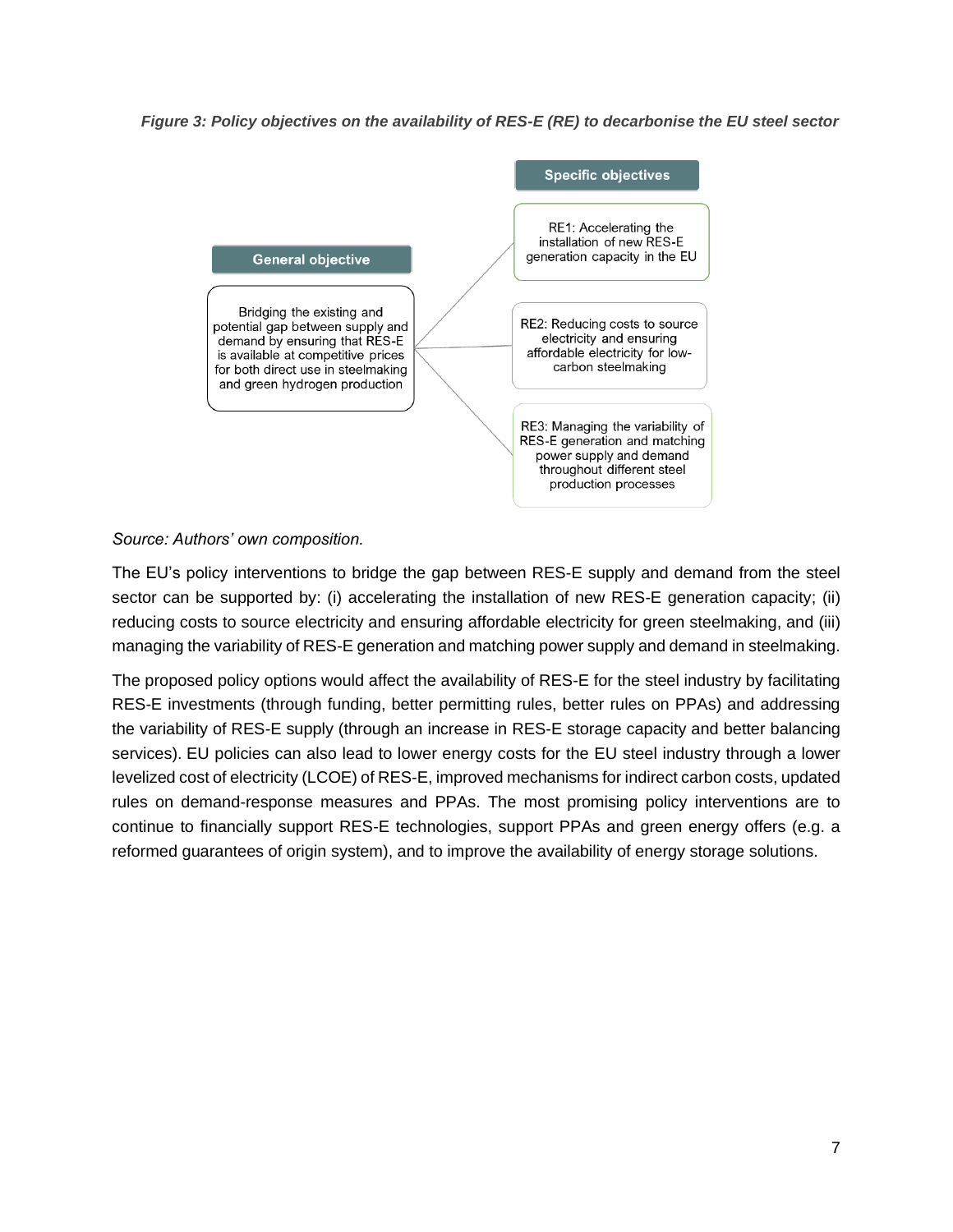|                                                                    | <b>Effectiveness</b> | <b>Efficiency</b> | Feasibility | <b>Coherence</b> |
|--------------------------------------------------------------------|----------------------|-------------------|-------------|------------------|
|                                                                    |                      |                   |             |                  |
| Option RE1: EU funding for RE technologies                         |                      |                   |             |                  |
| Option RE2: EU guidelines on permitting process<br>for RE projects |                      |                   |             |                  |
| Option RE3: compensation of indirect emission                      |                      |                   |             |                  |
| costs                                                              |                      |                   |             |                  |
| Option RE4: EU guidelines on demand-response                       |                      |                   |             |                  |
| measures                                                           |                      |                   |             |                  |
| Option RE5: PPAs or green energy offers                            |                      |                   |             |                  |
| Option RE6: balancing and shaping costs in                         |                      |                   |             |                  |
| national markets                                                   |                      |                   |             |                  |
| Option RE7: policies on energy storage                             |                      |                   |             |                  |
|                                                                    |                      |                   |             |                  |

#### *Table 3: Overview of policy solutions – Renewable electricity*

*Note: This table presents the policy options in the energy area that would support the decarbonisation of the EU steel industry. The options are assessed based on the four criteria under the Better Regulation guidelines: their effectiveness, efficiency, feasibility and coherence. Colour legend: orange - low, yellow – moderate, green – high. For instance, a policy option that has a green cell in the Effectiveness column is considered to be "highly" effective. Source: CEPS (2021)*

## **4. Green hydrogen**

Green hydrogen – i.e. hydrogen produced through electrolysis powered by RES-E – can be used in certain green steelmaking pathways. Today, however, there is only limited availability of green hydrogen, nor is it competitively priced. This limited availability of green hydrogen is driven by a limited production capacity, i.e. lack of installed electrolyser capacity. The technological readiness of electrolysers running on variable electricity is still improving, therefore funding and projects may be risky and low in number. In addition, green hydrogen is not the only type of hydrogen, nor even the only type of hydrogen that can deliver significant emissions reductions. Green hydrogen, therefore, needs to compete with these other hydrogen types such as blue and grey hydrogen, which for now are more cost-competitive. Finally, there is a poor link between the supply and demand for green hydrogen. The use of green hydrogen in the steel industry requires significant capital investments in production facilities that can produce steel this way. Furthermore, infrastructure is required to match supply and demand.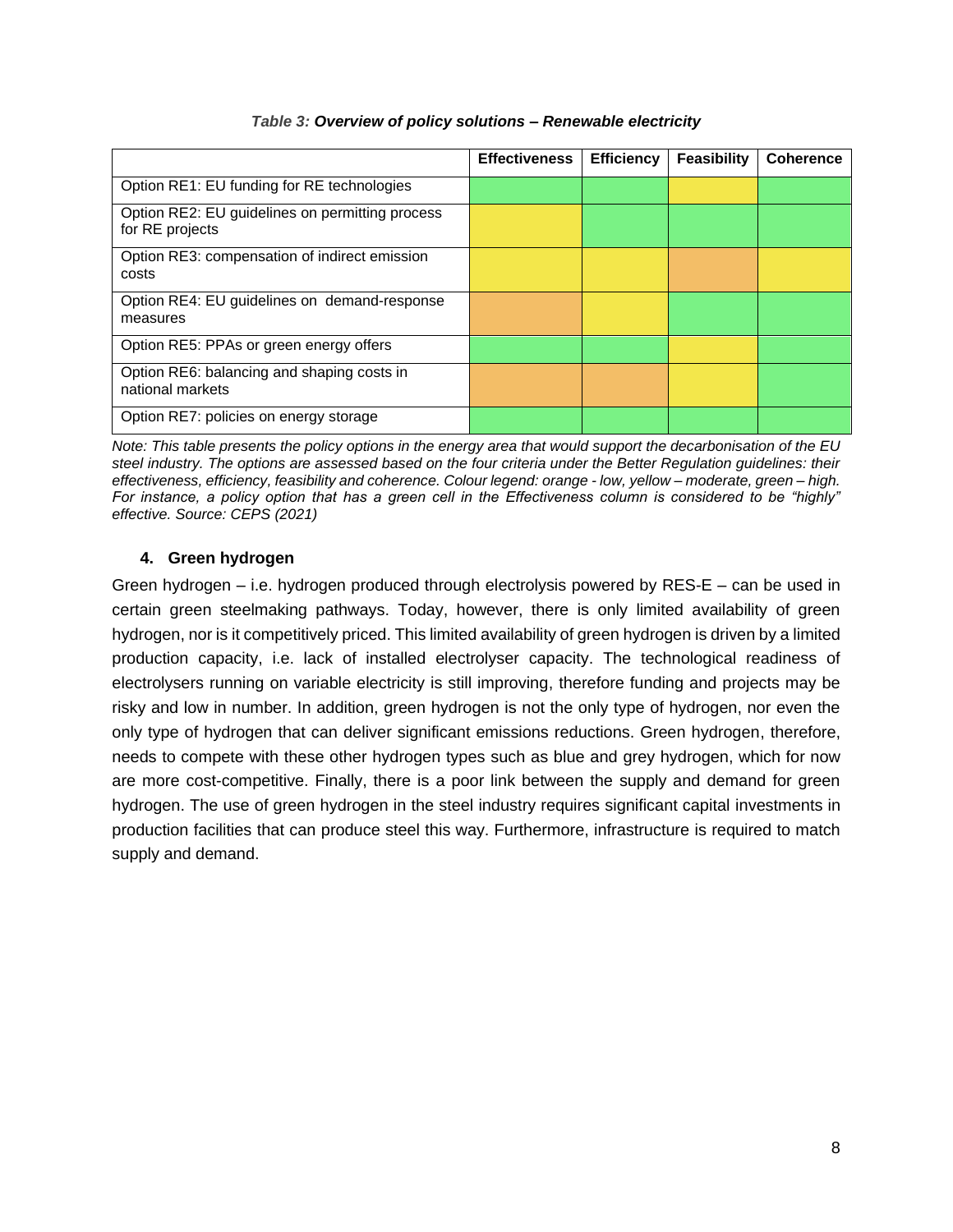*Figure 4: Policy objectives on availability of green hydrogen (GH) to decarbonise the EU steel sector*



To increase the availability and competitiveness of green hydrogen, EU policies should foster the installation of new electrolyser capacity, create a more competitive market environment for green hydrogen specifically and support a wider demand for green hydrogen as well as the infrastructure to transport it.

The most promising policy options to support green hydrogen availability are a more widespread availability of CCfDs to green hydrogen producers and a wider support to MS initiatives – in particular through State aid guidelines. EU funding support for electrolysis and investment in transport infrastructure can also be worthwhile options.

|                                                                        | <b>Effectiveness</b> | <b>Efficiency</b> | Feasibility | <b>Coherence</b> |
|------------------------------------------------------------------------|----------------------|-------------------|-------------|------------------|
| Option GH1: supporting MS initiatives                                  |                      |                   |             |                  |
| Option GH2: providing financing for<br>electrolysers at EU level       |                      |                   |             |                  |
| Option GH3: improving the GOs framework                                |                      |                   |             |                  |
| Option GH4: offering a premium such as<br><b>CCfDs</b>                 |                      |                   |             |                  |
| Option GH5: financial support for hydrogen<br>transport infrastructure |                      |                   |             |                  |

*Note: This table presents the policy options in the green hydrogen area that would support the decarbonisation of the EU steel industry. The options are assessed based on the four criteria under the Better Regulation guidelines: their effectiveness, efficiency, feasibility and coherence. Colour legend: orange - low, yellow – moderate, green – high. For instance, a policy option that has a green cell in the Effectiveness column is considered to be "highly" effective. Source: CEPS (2021)*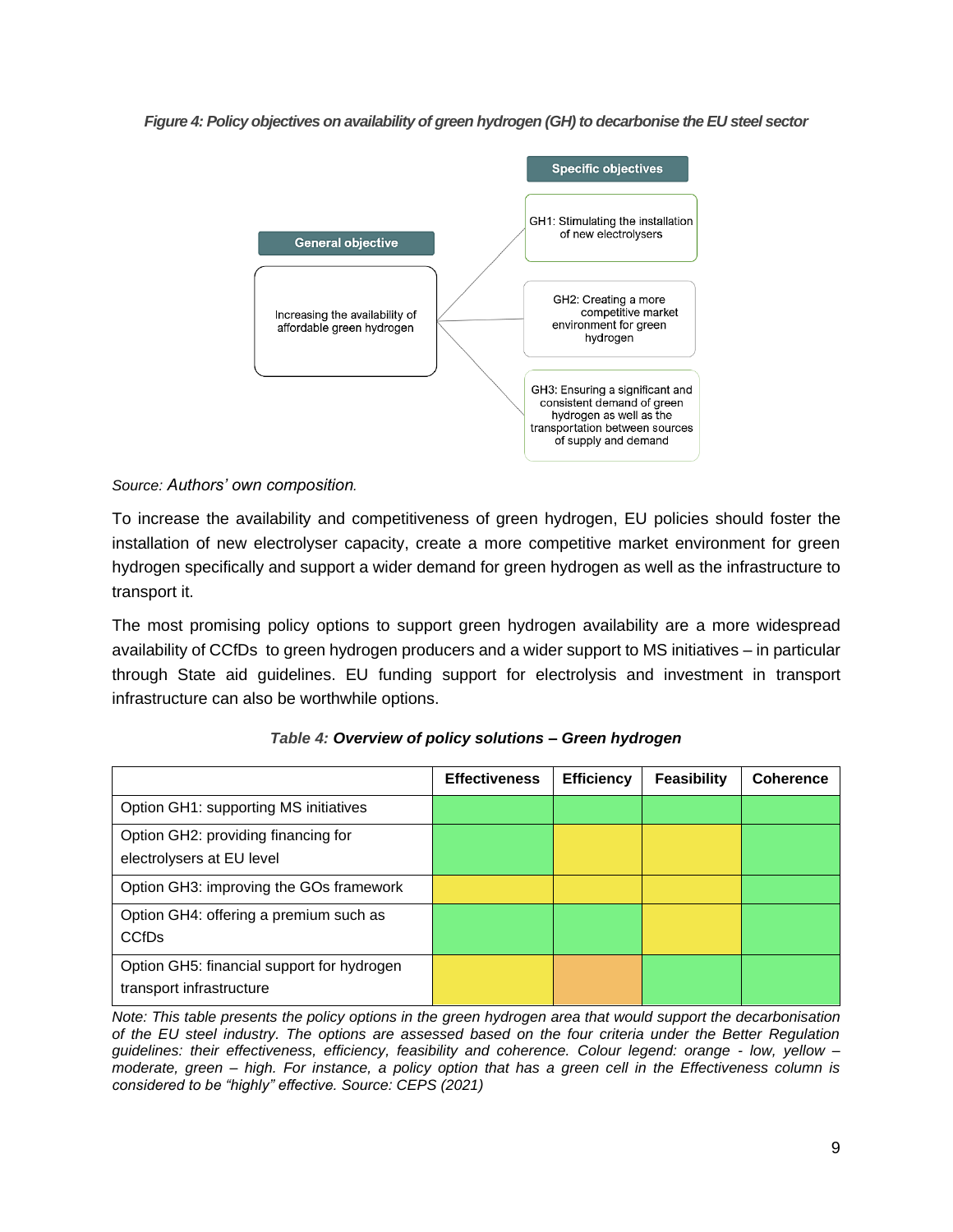## **5. Carbon capture and use or storage (CCUS)**

CCUS provides another technological pathway for the steel sector's decarbonisation. While CCUS has been deployed at small scale throughout the world, there is not yet widespread deployment of CCUS infrastructure, especially as part of industrial clusters. The specific reasons for this limited availability of CCUS solutions for the steel industry are related to the individual parts of the CCUS value chain: (i) CO2 storage sites are not yet available; (ii) CO2 capture is energy-intensive, faces challenges with capture rates and is costly, and (iii) many use-cases for CO2 (CCU) are incompatible with climate neutrality. In addition, there are also cross-chain issues, such as the underinvestment in CO2 transport infrastructure so long as CO2 capture and storage remain limited.

The different parts of the CCUS value chain are often interdependent, which raises coordination challenges. CO<sub>2</sub> purity levels, expected volumes, or the availability of other low-carbon infrastructures may all affect the choices of other decision-makers in the value chain. To improve the availability of CCUS solutions for the steel industry, EU policies should: (i) target an improved access to safe  $CO<sub>2</sub>$ storage sites; (ii) improve the business case for  $CO<sub>2</sub>$  capture at high capture rates; (iii) develop a market for CCU products that is compatible with climate neutrality, and (iv) support coordination efforts along the value chain.



*Figure 5: Policy objectives on availability of CCUS solutions to decarbonise the EU steel sector*

#### *Source: Authors' own composition.*

The most promising policy options are to provide increased public funding for R&D to optimise  $CO<sub>2</sub>$ capture rates; foster the use of climate-neutral CCU applications under the EU ETS; provide a coordination platform; and focus public support on entire industrial clusters, as CCUS solutions could provide decarbonisation options for (industrial) sectors beyond the steel sector, thereby increasing the efficiency of decarbonisation efforts.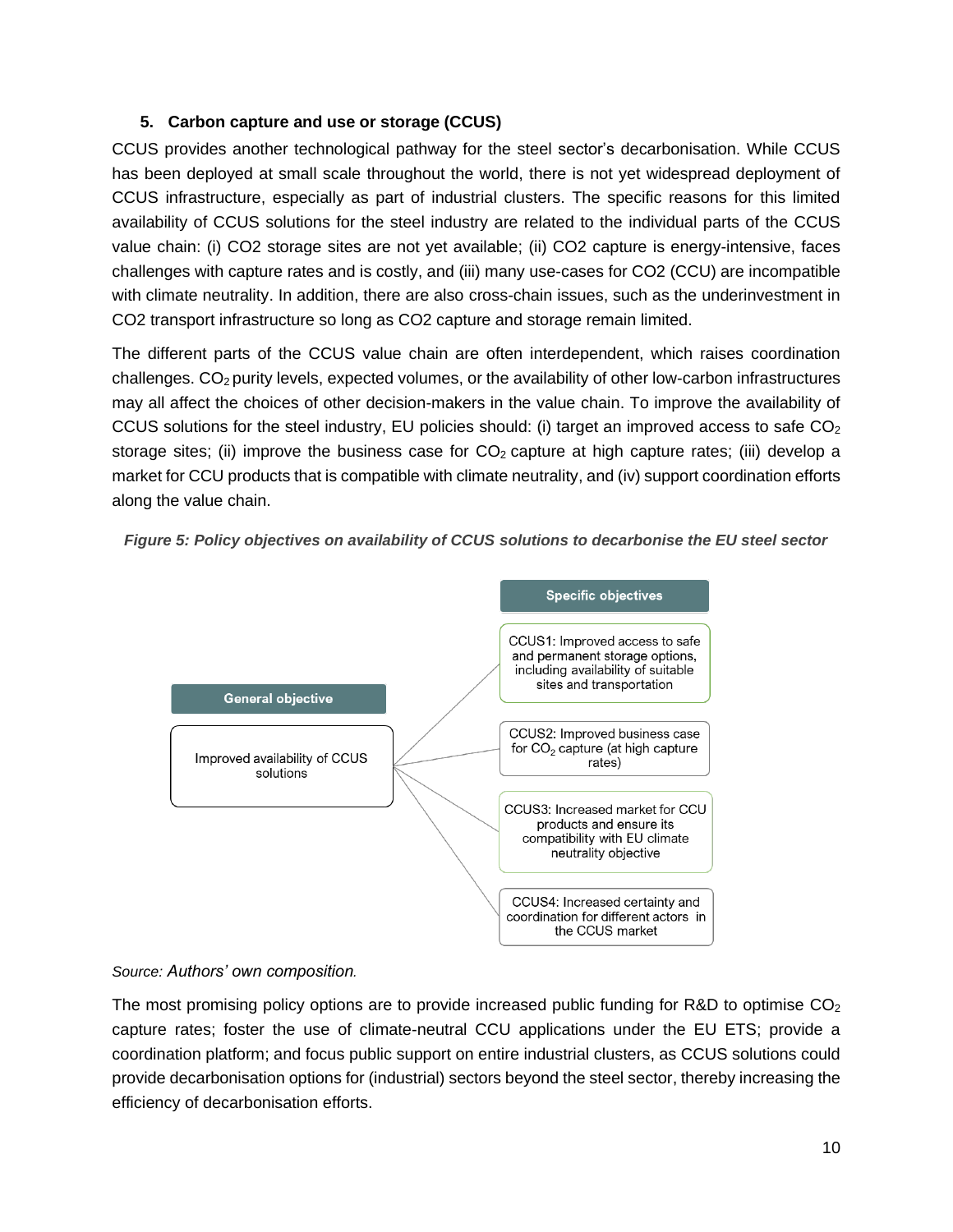|                                                                                                                                                                         | <b>Effectiveness</b> | <b>Efficiency</b> | <b>Feasibility</b> | <b>Coherence</b> |
|-------------------------------------------------------------------------------------------------------------------------------------------------------------------------|----------------------|-------------------|--------------------|------------------|
| Option CCUS2: supporting other<br>CO <sub>2</sub> transport methods beyond pipelines, as<br>well as recognising and promoting negative<br>emissions technologies in ETS |                      |                   |                    |                  |
| Option CCUS3: providing funding (CAPEX<br>and OPEX) for $CO2$ storage and transport<br>infrastructure                                                                   |                      |                   |                    |                  |
| Option CCUS5: providing increased public<br>support and funding for R&D&I to optimise<br>capture at high rates                                                          |                      |                   |                    |                  |
| Option CCUS6: promoting the use of climate-<br>neutral CO <sub>2</sub>                                                                                                  |                      |                   |                    |                  |
| Option CCUS7: providing a platform where<br>different actors in the value chain meet and<br>coordinate                                                                  |                      |                   |                    |                  |
| Option CCUS8: supporting clusters/industrial<br>symbiosis                                                                                                               |                      |                   |                    |                  |

#### *Table 5: Overview of policy solutions<sup>5</sup> – CCUS*

*Note: This table presents the policy options in the CCUS area that would support the decarbonisation of the EU steel industry. The options are assessed based on the four criteria under the Better Regulation guidelines: their effectiveness, efficiency, feasibility and coherence. Colour legend: orange - low, yellow – moderate, green – high. For instance, a policy option that has a green cell in the Effectiveness column is considered to be "highly" effective. Source: CEPS (2021)*

## **6. Iron and steel scraps**

Increasing the reuse of ferrous scrap in steel production is effective in reducing CO2 emissions from steelmaking. However, the EU steel industry can count on only limited amounts of steel scrap, particularly high-quality scrap for steelmaking with electric arc furnaces (the EAF route). There are two reasons for this: the first one is that a large share of steel scrap generated in the EU is exported to third countries, first of all because scrap processing in third countries costs less, and secondly because scrap prices there are high enough to cover transport costs. The second reason is that steel scrap is lost during the steel's life cycle and end-of-life scrap contains high level of impurities that reduce the quality of steel produced in the EAF route.

<sup>5</sup> Options CCUS1 and CCUS4 have not been included in this overview as these options are assessed in the cross-cutting policy chapter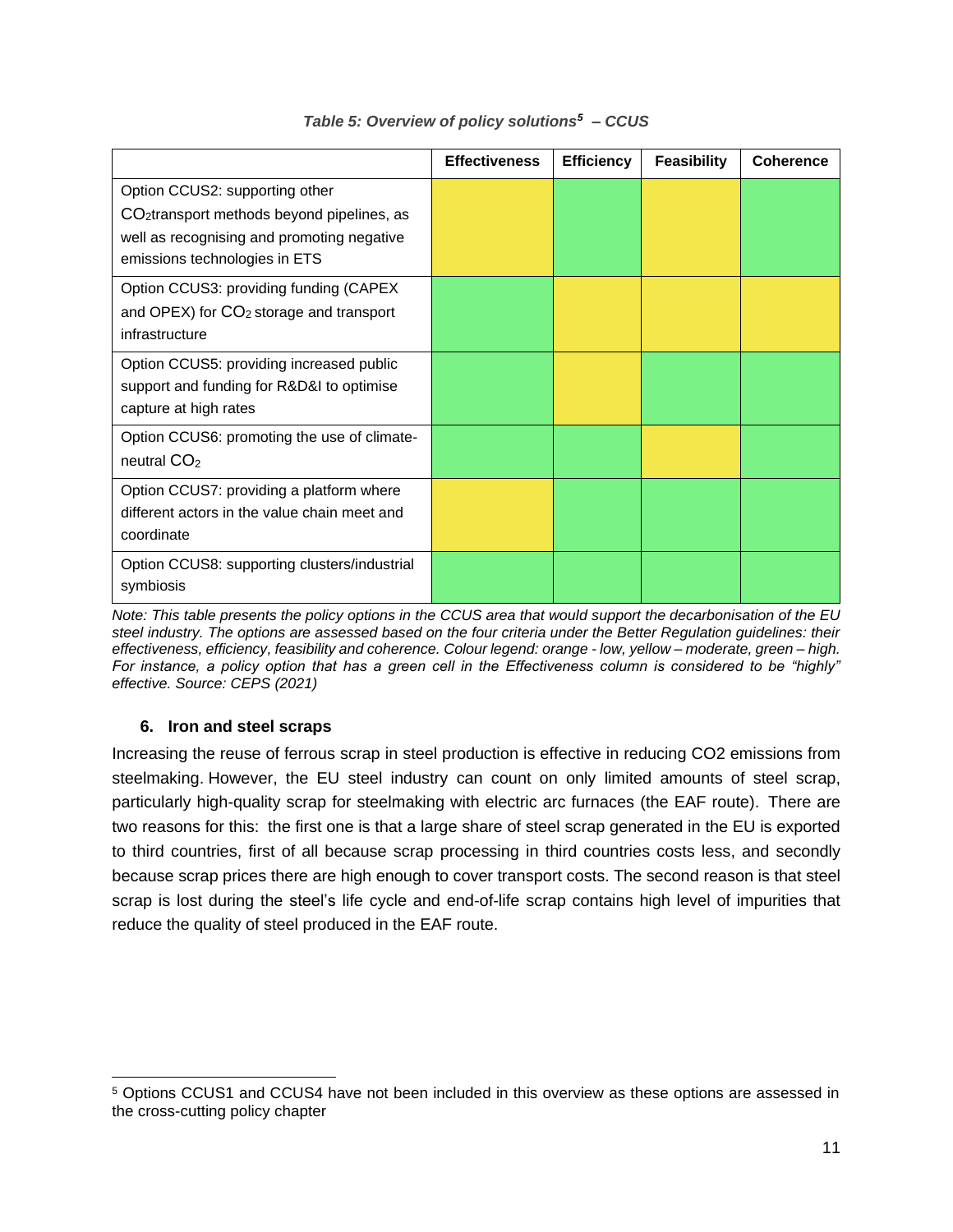



Policy measures should therefore ensure the availability of a sufficient amount of high-quality scrap in Europe, either through limiting the export of scrap to non-EU countries or preventing the loss of steel throughout the use cycle and increasing the scrap quality. The most promising policy options could have positive impacts on increasing the quality of steel scrap for EU steelmakers through promoting the use of best available technologies (BATs) and fostering innovation of scrap refining solutions. Reducing illegal scrap export, or increasing the recyclability of steel-contained products, can also be useful means to increase the availability of steel scrap in the EU.

|                                                                         | <b>Effectiveness</b> | <b>Efficiency</b> | <b>Feasibility</b> | <b>Coherence</b> |
|-------------------------------------------------------------------------|----------------------|-------------------|--------------------|------------------|
| Option SC1: revision of the EU regulatory<br>framework on scrap exports |                      |                   |                    |                  |
| Option SC2: improving the quality of scrap<br>available in the EU       |                      |                   |                    |                  |
| Option SC3: ensuring that final products are<br>recyclable              |                      |                   |                    |                  |

#### *Table 6 Overview of policy solutions – Iron and steel scrap*

*Note: This table presents the policy options linked to steel scrap that would support the decarbonisation of the EU steel industry. The options are assessed based on the four criteria under the Better Regulation guidelines: their effectiveness, efficiency, feasibility and coherence. Colour legend: orange - low, yellow – moderate, green – high. For instance, a policy option that has a green cell in the Effectiveness column is considered to be "highly" effective. Source: CEPS (2021)*